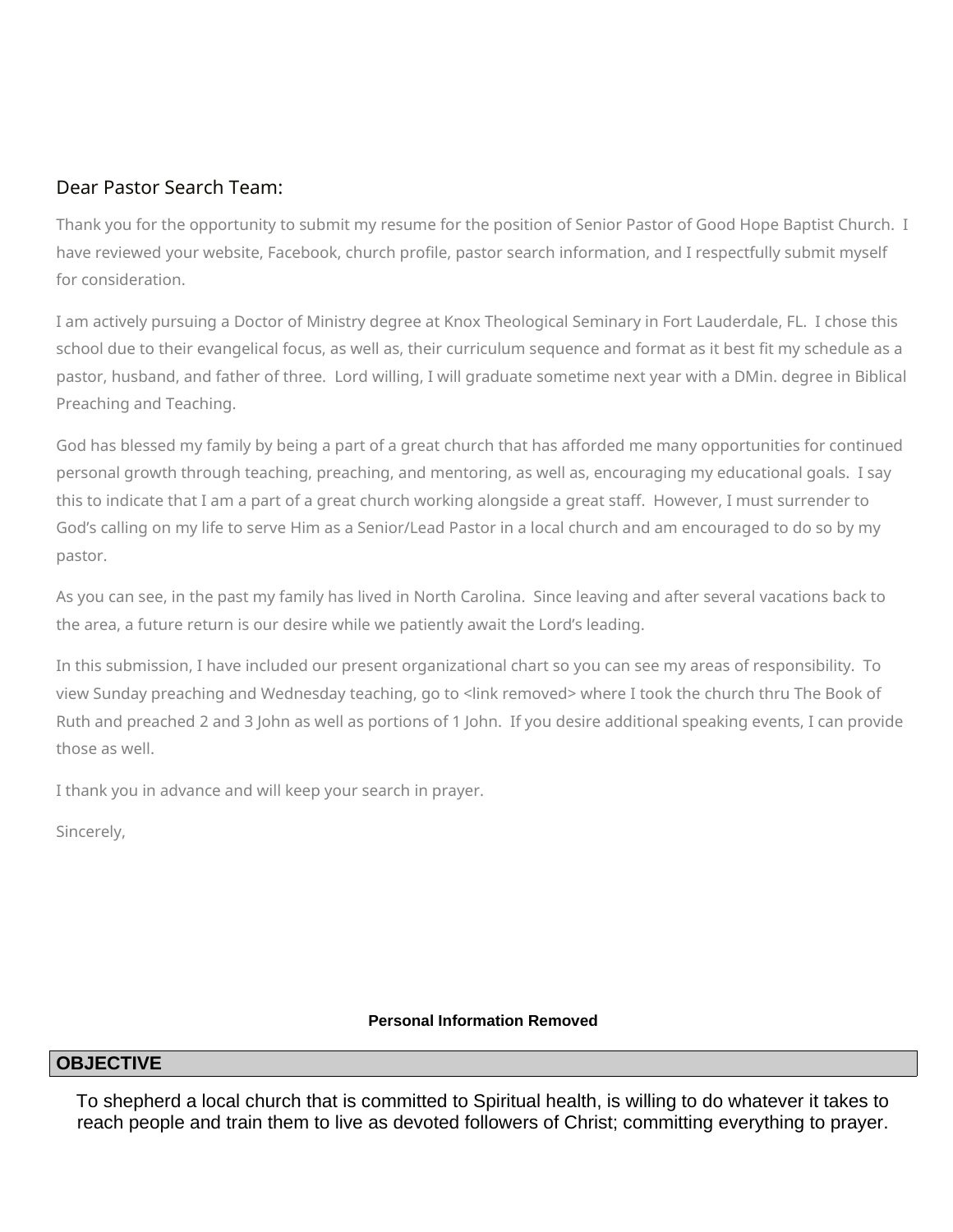### **MINISTRY STRENGTHS**

- **Proven track record of leading a diverse team of staff members.**
- Strong administrative/leadership skills; organizational process improvement.
- Experience in leading and working with Elder & Deacon Body/Ministry Teams/Ministry Interns.
- Preaching/teaching the whole counsel of God's Word; either verse by verse and/or topical.

## **EXPERIENCE**

2015 – Present Church name removed Brenham, TX

# **Associate Pastor/Elder**

- Serve as one of the elders who shepherd the congregation and serve as the church clerk regarding external contracts, banking, legal, etc.
- **Work alongside the Lead Pastor in vison casting.**
- Oversee all staff and deacons who implement vison through congregation volunteer-leaders.
- Started the Wednesday evening discipleship where I and others disciple the congregation.
- Washington County Sheriff's Department chaplain; minister to deputies and also inmates.
- **Ministry oversight allowing Lead Pastor freedom for greater community involvement.**
- **Lead the elder training, grooming new/future elders via 24-week study.**
- **Community leadership Adult & Teen Challenge and Celebrate Recovery Ministry.**
- Oversight of the Brenham Texas Leadership Academy and the Jesus And Me ministries which are K-6<sup>th</sup> grade after school and summer leadership academies to predominately minority students.
- Oversee the church's budget and financial expenditures and ensure regular church updates.
- Led the church through the early time of Covid (10 weeks) as Lead Pastor had major surgery.

## 2011 – 2015 Church name removed Waller, TX

## **Senior Pastor**

- Transitioned church from a predominately inward focus toward having an intentional plan to reach into and beyond the local community with an outward focused mission.
- **Launched church wide prayer ministry: 12 prayer teams in the community, as well as prayer groups** during all worship services. Prayer teams also serve similar function as Life Groups.
- Secured funding and cast vision for construction of a new Youth Ministry building (\$325k).
- Partnership with Waller Christian Academy (private Christian school) to operate within the church facilities resulting in school growth and increase in families visiting the church.
- Supported 2 church plants; financially and with members to assist launch/start up.

## 2009 – 2011 Church name removed New Bern, NC

## **Senior Pastor/Church Planter**

- Pastor to diverse Burmese ethnic refugee population (within Temple Baptist Church).
- Sunday morning Sunday school classes (175 average attendance).
- **Train/shepherd/mentor Karen pastor for Executive Pastor role.**
- Worked with Atlantic Baptist Association, Baptist State Convention of NC, and Karen Baptist Churches in America for church plant/launch as a stand-alone congregation.

#### 2003– 2011 Church name removed New Bern, NC **Pastor of Education/Senior Staff (Elder)**

- Oversee 31 adult, 3 youth, 4 children, and 11 preschool Sunday School classes.
- Supervised staff of 10 who helped the Sunday School ministry grow from 750 to 1200 (all ages).
- Active with Atlantic Baptist Association (Havelock, NC); Membership Committee chair.
- **Diam-Strate Coversee the Deacon body**; 42 Deacons assigned to specific Sunday school classes/ministries.